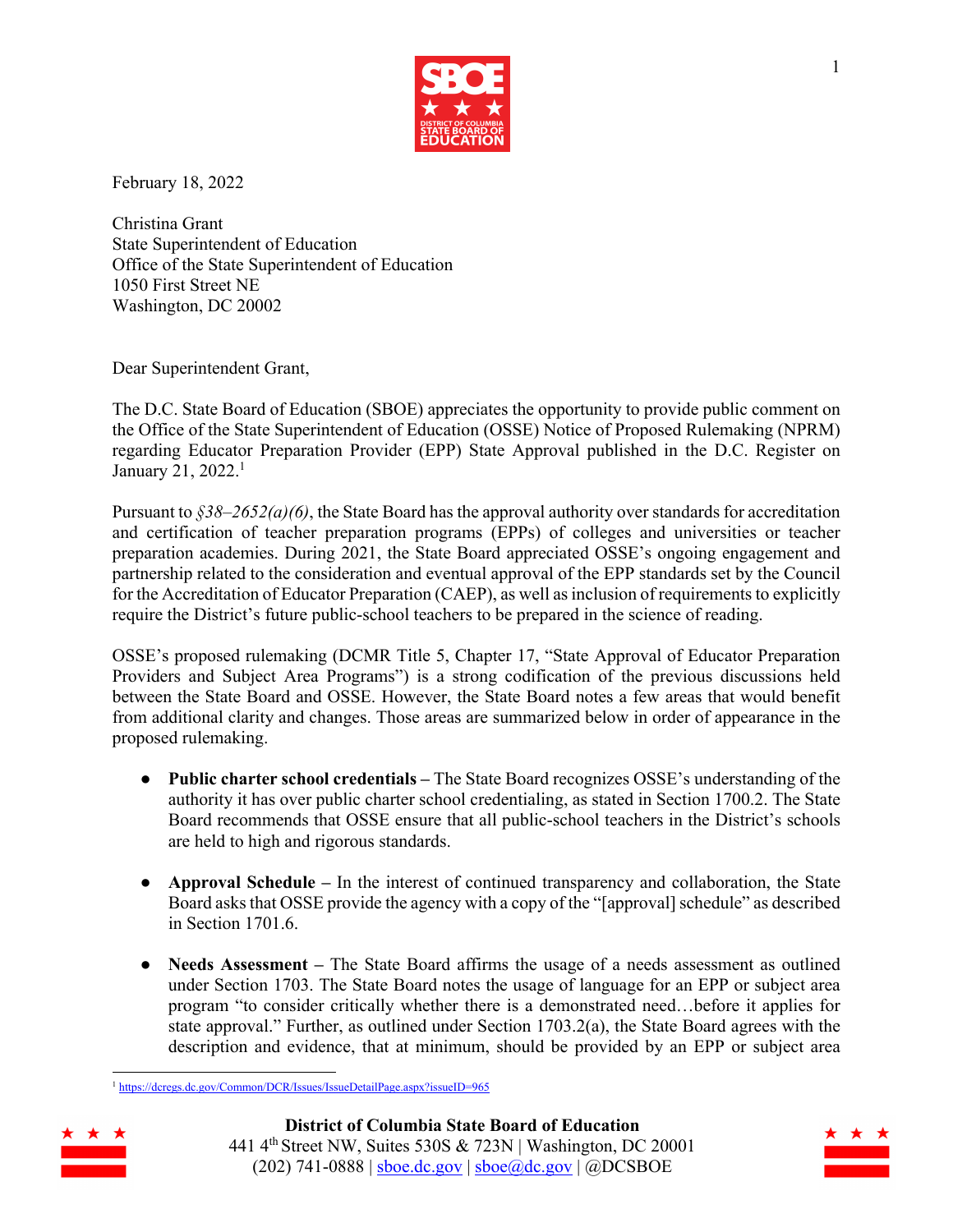

program (i.e., examination of enrollment practices to assess whether candidates and completers reflect the racial and ethnic diversity of the student populations of District of Columbia Public Schools (DCPS), ensuring candidates and completers are provided practicum and clinical experience opportunities, and making efforts to provide candidates and completers with racially and ethnically diverse faculty). Additionally, as outlined under Section 1703.2(c), the State Board appreciates OSSE's language asking EPPs for a description and evidence on how the program "plans to sustain its operations, including actual candidate enrollment at a level that is sufficient to sustain the provider…"

However, the State Board asks that the racial and ethnic diversity of the student populations of *all District public schools* be noted in Section 1703.2(a)(1), not just that of DCPS and that additional clarity be made in Section  $1703.2(a)(2)$  around the specific number of "practicum and clinical experience opportunity" *hours* that shall be completed by candidates.

- **Scientifically-Based Reading Instruction –** Per Section 1704.6 and Section 1706.7, the State Board makes the following comments:
	- $\circ$  There is an inconsistent use of language between the initial state approval language (i.e., Section 1704.6) and the renewal of state approval language (Section 1706.7), such that the former includes: "…shall be required to demonstrate to OSSE that its candidates *are required to* complete coursework that addresses…", while the latter has omitted the above italicized language. The State Board requests clarity as to its omission and would suggest that the same language be used in both sections.
	- The State Board seeks additional clarity of language and purpose around these two sections, such that the sections only reference subject area programs. The State Board suggests language that would explicitly note EPPs (i.e., "*EPPs* that are preparing candidates with primary responsibility for literacy instruction shall be required to demonstrate..." instead of the list of subject-area program types<sup>2</sup>). The current regulatory language would suggest to a novice audience that EPPs are not required to ensure that any candidates they are preparing with primary responsibility for literacy instruction demonstrate competency in the components of scientifically-based reading instruction. A novice audience might not understand that all EPPs have subject area programs, and in order for an EPP to be fully approved, so do their subject area programs. The State Board suggests that this clarification also be made in Section 1799 (Definitions).
	- To the State Board's first comment on public charter school credentials, the State Board knows that our students experience literacy challenges across both the traditional and public charter school sector—and asks that OSSE ensure that all public-school teachers in the District's schools are held to the same high and rigorous scientifically-based reading instruction standards. Further, this includes all current teachers who may

<sup>&</sup>lt;sup>2</sup> Elementay education subject area program, early childhood education subject area program, special education subject area program, and reading subject area program.